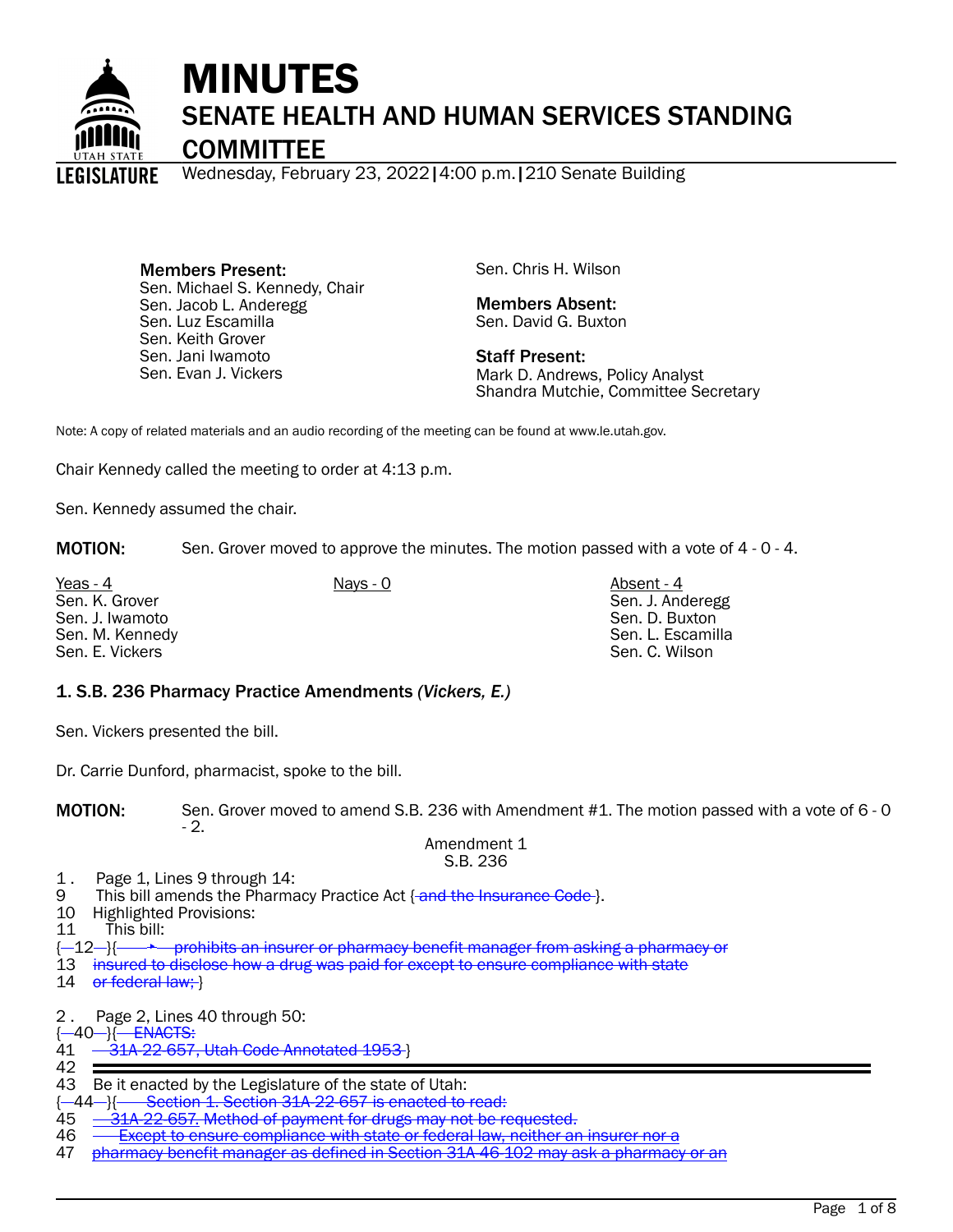## SENATE HEALTH AND HUMAN SERVICES STANDING COMMITTEE FEBRUARY 23, 2022

- 48 enrollee of the insurer to disclose how a drug purchased from the pharmacy by the enrollee was
- 49 paid for, including whether payment was received from one or more persons other than the
- 50 enrollee.
- 3 . Page 3, Lines 66 through 69:
- 66 (e) except as provided in Section 58-17b-503 <del>{ or Part 9, Charitable Prescription Drug</del><br>67 Reeveling Act-), accepting back and redistributing any unused drug, or a part of it, after
- Recycling Act }, accepting back and redistributing any unused drug, or a part of it, after it has
- 68 left the premises of  $[any]$  a pharmacy $\{\overline{\}$ , unless the drug is in a unit pack, as defined in Section
- 69 58-17b-503, or the manufacturer's sealed container, as defined in rule };
- 4 . Page 5, Lines 127 through 131:

127 (2) A pharmacist may accept and redistribute an unused drug, or part of it, after it has left the premises of the pharmacy<br>128 (a) <del>[ac</del>

- (a) { accept and redistribute an unused drug under } in accordance with Part 9, Charitable Prescription Drug<br>129
- 129 Recycling Act; {<del>-or }</del><br>130 (b) {<del>-accept back {</del>
- (b) { accept back and redistribute any unused drug, or a part of it, after it has left the
- 131 premises of the pharmacy } if:
- 5 . Page 5, Lines 142 through 149:
- 142 Administration and Drug Enforcement Administration regulations $\left(-\right)$ :<br>143 { (3) A pharmacist may accept back and redistribute any unused dru
- 143 { (3) A pharmacist may accept back and redistribute any unused drug, or a part of it, after
- 144 it has left the premises of the pharmacy }
- <u>(c)</u> if:<br>145
- $\{\{\hat{a}\}\}\$ (i) the pharmacy has attempted to deliver the drug to a patient or a patient's agent via
- 146 the United States Postal Service, a licensed common carrier, or supportive personnel;<br>147 f<del>(b)</del>} (ii) the drug is returned to the pharmacy by the same person or carrier that atte
- $\{\{\theta\}\}\$ (ii) the drug is returned to the pharmacy by the same person or carrier that attempted to

Sen. D. Buxton Sen. C. Wilson

Sen. D. Buxton Sen. C. Wilson

148 deliver the drug; and<br>149 {<del>(c) </del>} (iii) in accord;  $\{\leftrightarrow\}$  (iii) in accordance with United States Food and Drug Administration regulations and

| Yeas - 6          | Nays - 0 | Absent - 2 |
|-------------------|----------|------------|
| Sen. J. Anderegg  |          | Sen. D. Bu |
| Sen. L. Escamilla |          | Sen. C. Wi |
| Sen. K. Grover    |          |            |
| Sen. J. Iwamoto   |          |            |
| Sen. M. Kennedy   |          |            |
| Sen. E. Vickers   |          |            |
|                   |          |            |

**MOTION:** Sen. Grover moved to pass S.B. 236 out favorably as amended.

Sen. Grover's motion to pass S.B. 236 out favorably as amendedpassed with a vote of 6 - 0 - 2.

Nays - 0 Absent - 2

| Yeas - 6          |
|-------------------|
| Sen. J. Anderegg  |
| Sen. L. Escamilla |
| Sen. K. Grover    |
| Sen. J. Iwamoto   |
| Sen. M. Kennedy   |
| Sen. E. Vickers   |

#### 2. 2nd Sub. H.B. 295 Physician Workforce Amendments *(Maloy, A.C.)*

[Informational handout 295](https://le.utah.gov/interim/2022/pdf/00001948.pdf)

Rep. A. Cory Maloy presented the bill.

Michelle McOmber, Utah Medical Association, spoke in favor of the bill.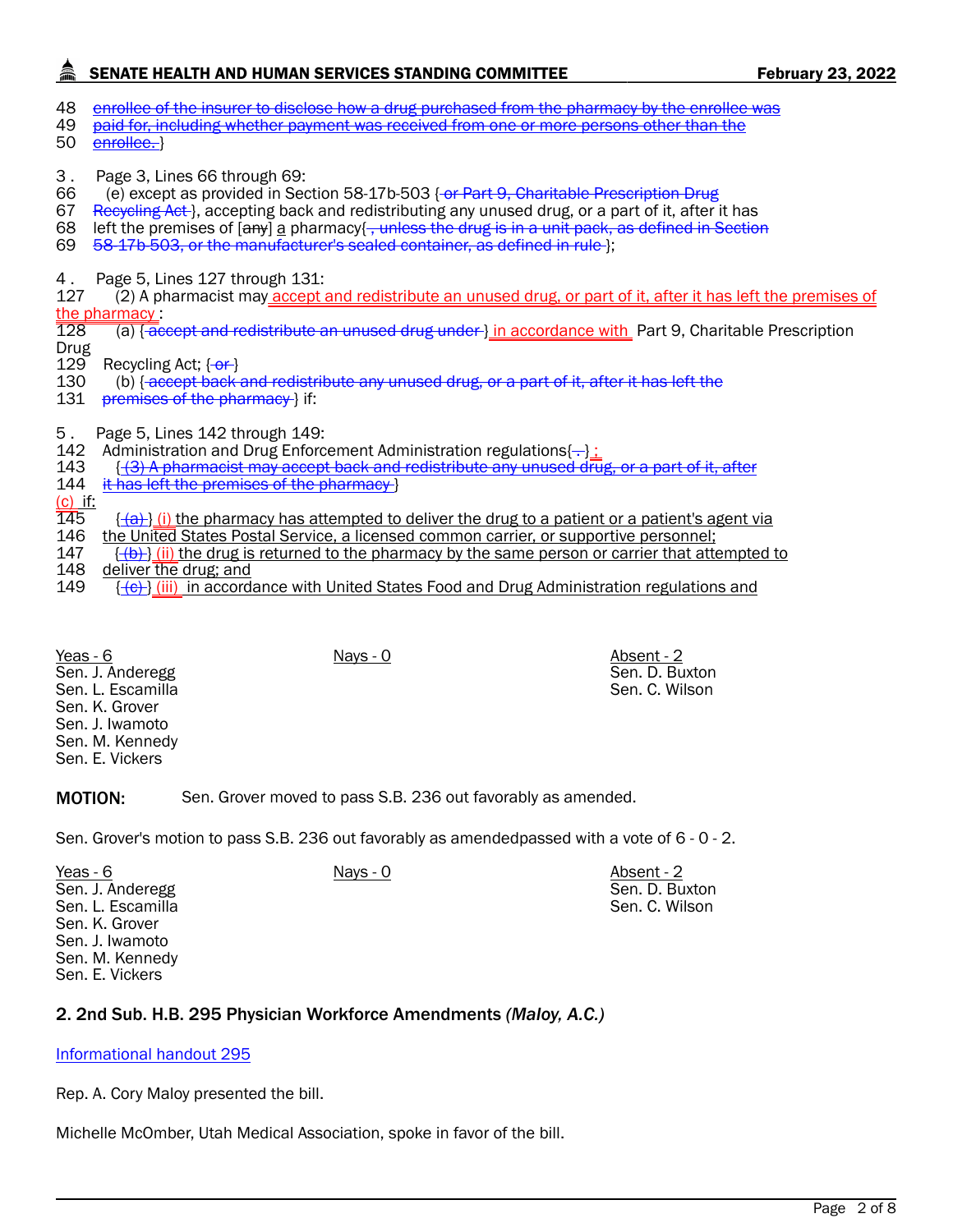Anndrea Parrish, Utah Department of Corrections, spoke in favor of the bill.

Norman Wright, CEO, Noorda College of Osteopathic Medicine, spoke in favor of the bill.

Maryann Martindale, Utah Academy of Family Physicians spoke in favor of the bill.

Dave Gessel, Utah Hospital Association, spoke in favor of the bill.

**MOTION:** Sen. Anderegg moved to pass 2nd Substitute H.B. 295 out favorably. The motion passed with a vote of 6 - 0 - 2.

Yeas - 6 Nays - 0 Absent - 2 Sen. J. Anderegg Sen. L. Escamilla Sen. K. Grover Sen. J. Iwamoto Sen. M. Kennedy Sen. C. Wilson

Sen. D. Buxton Sen. E. Vickers

Sen. J. Anderegg Sen. D. Buxton Sen. E. Vickers

#### 3. S.B. 241 Autism Coverage Amendments *(Bramble, C.)*

Sen. Curtis S. Bramble presented with the assistance of Cheryl Smith, Carson Smith Special Needs Program.

Dr. Aaron Fischer, President, Utah Association For Applied Behavior Analysis, spoke in favor of the bill.

Shawnee Collins spoke in favor of the bill.

**MOTION:** Sen. Wilson moved to pass S.B. 241 out favorably. The motion passed with a vote of 5 - 0 - 3.

Yeas - 5 Nays - 0 Absent - 3 Sen. L. Escamilla Sen. K. Grover Sen. J. Iwamoto Sen. M. Kennedy Sen. C. Wilson

#### 4. S.B. 240 Health Care Liability Insurance Amendments *(Fillmore, L.)*

Sen. Lincoln Fillmore presented the bill.

MOTION: Sen. Escamilla moved to amend S.B. 240 with Amendment #1.

Amendment 1 S.B. 240

1. Page 1, Lines 25 through 27:<br>25 The Medicaid program may

The Medicaid program may not reimburse  $\{\alpha\}$  person, including } a home health agency, as

26 defined in Section 26-21-2, for home health services provided to an enrollee unless the  $\{$ Berson } home health agency

27 has liability coverage of:

Sen. Escamilla's motion to amend S.B. 240 with Amendment #1 passed with a vote of 6 - 0 - 2.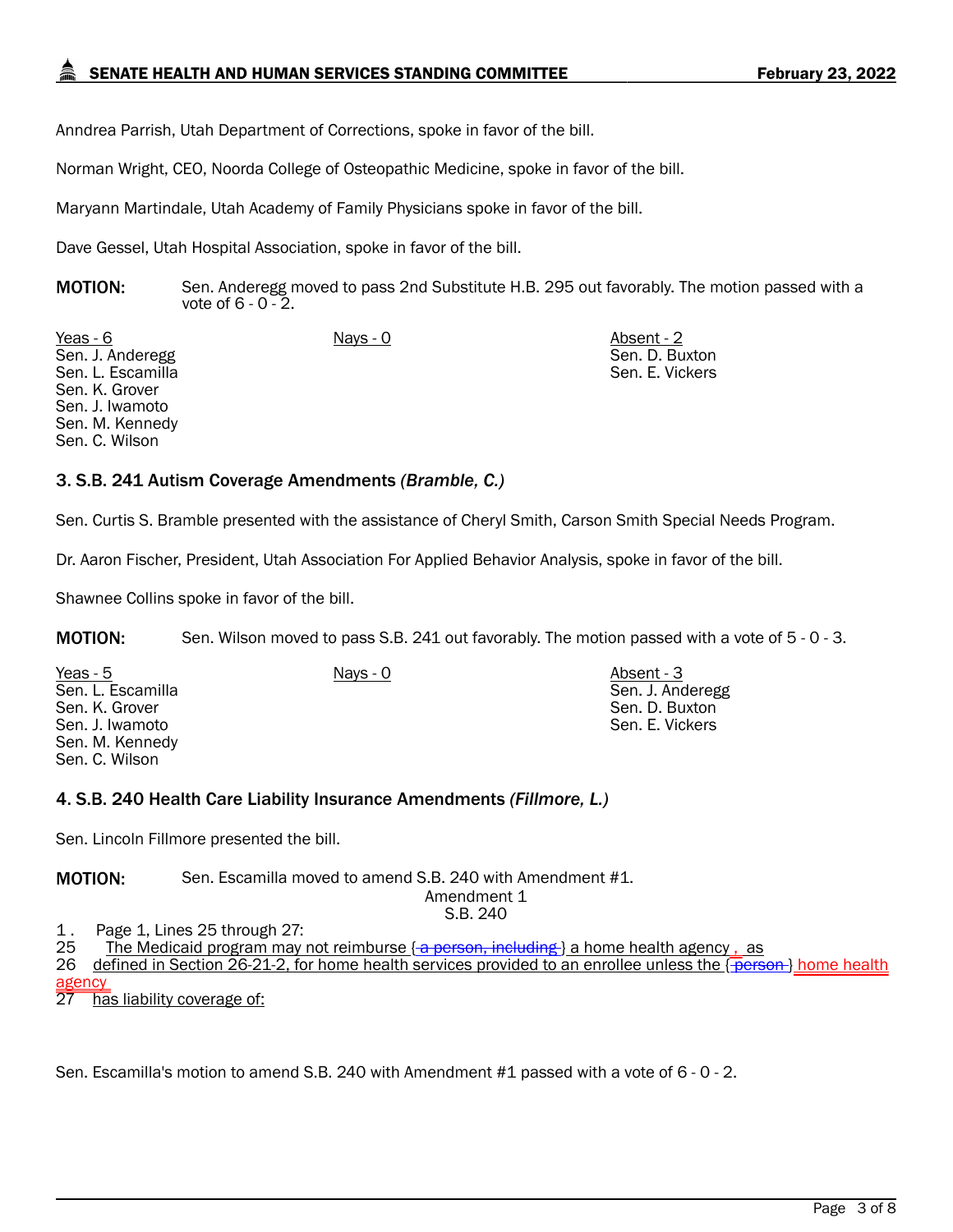### SENATE HEALTH AND HUMAN SERVICES STANDING COMMITTEE FEBRUARY 23, 2022

Yeas - 6 Nays - 0 Absent - 2 Sen. J. Anderegg Sen. L. Escamilla Sen. K. Grover Sen. J. Iwamoto Sen. M. Kennedy Sen. C. Wilson

Sen. D. Buxton Sen. E. Vickers

Sen. D. Buxton Sen. E. Vickers

MOTION: Sen. Escamilla moved to pass S.B. 240 out favorably. The motion passed with a vote of 6 - 0 - 2.

Yeas - 6 Nays - 0 Absent - 2 Sen. J. Anderegg Sen. L. Escamilla Sen. K. Grover Sen. J. Iwamoto Sen. M. Kennedy Sen. C. Wilson

#### 5. 1st Sub. H.B. 344 Utah Medical Candor Act *(Nelson, M.)*

Rep. Merrill Nelson presented the bill with the assistance of Mark Brinton, General Counsel and Director of Government Affairs, Utah Medical Association.

Michelle McOmber, CEO, Utah Medical Association, spoke in favor of the bill.

Ashton Hyde, Utah Association For Justice, spoke against the bill.

Maryann Martindale, Utah Academy of Family Physicians spoke in favor of the bill.

Dave Gessel, Utah Hospital Association, spoke in favor of the bill.

Leah Hansen, spoke in favor of the bill.

Dr. Shane Lewis spoke in favor of the bill.

MOTION: Sen. Grover moved to replace 1st Substitute H.B. 344 with 2nd Substitute H.B. 344.

Sen. Grover's motion to replace 1st Substitute H.B. 344 with 2nd Substitute H.B. 344 passed with a vote of 6 - 0 - 2.

| Yeas - 6<br>Nays - 0<br>Sen. J. Anderegg<br>Sen. L. Escamilla<br>Sen. K. Grover<br>Sen. J. Iwamoto<br>Sen. M. Kennedy<br>Sen. C. Wilson | Sen. D. Buxton<br>Sen. E. Vickers |  |
|-----------------------------------------------------------------------------------------------------------------------------------------|-----------------------------------|--|
|-----------------------------------------------------------------------------------------------------------------------------------------|-----------------------------------|--|

**MOTION:** Sen. Grover moved to pass 2nd Substitute H.B. 344 out favorably. The motion passed with a vote of  $5 - 1 - 2$ .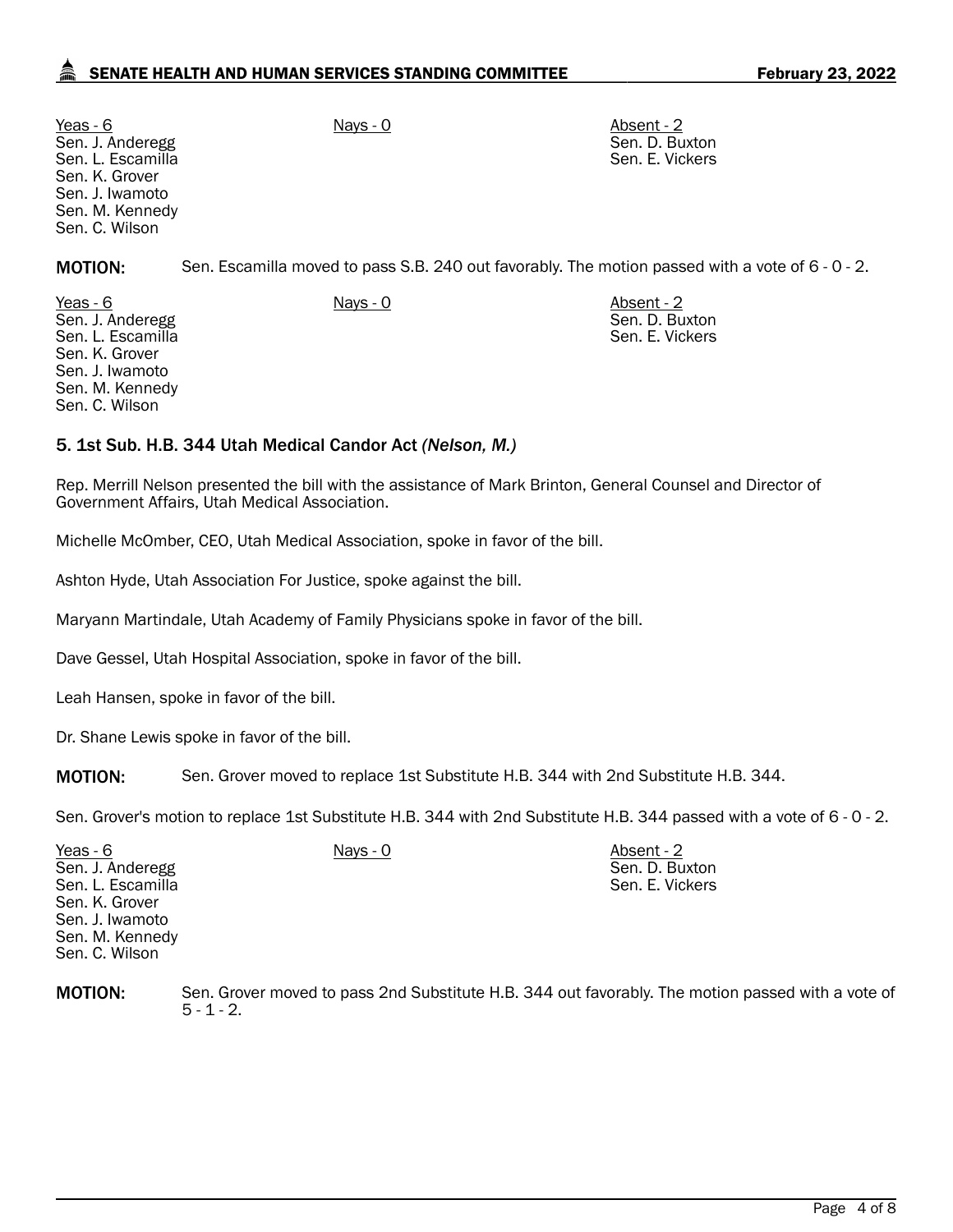<u>Yeas - 5</u> Nays - <u>1</u> Nays - <u>1</u> Nays - 1 Absent - 2 Sen. J. Anderegg Sen. L. Escamilla Sen. K. Grover Sen. M. Kennedy Sen. C. Wilson

Sen. J. Iwamoto Sen. D. Buxton

Sen. E. Vickers

Sen. D. Buxton Sen. J. Iwamoto Sen. E. Vickers

#### 6. 1st Sub. H.J.R. 13 Joint Resolution Amending Court Rules of Procedure and Evidence to Address the Medical Candor Process *(Nelson, M.)*

Rep. Merrill Nelson presented the bill.

Ashton Hyde, Utah Association For Justice, spoke to the bill.

Dr. Shane Lewis spoke to the bill.

MOTION: Chair Kennedy moved to replace 1st Substitute H.J.R. 13 with 2nd Substitute H.J.R. 13.

Chair Kennedy's motion to replace 1st Substitute H.J.R. 13 with 2nd Substitute H.J.R. 13 passed with a vote of 5 - 0 - 3.

| Yeas - 5          | Nays - 0 | Absent - 3      |
|-------------------|----------|-----------------|
| Sen. J. Anderegg  |          | Sen. D. Buxton  |
| Sen. L. Escamilla |          | Sen. J. Iwamoto |
| Sen. K. Grover    |          | Sen. E. Vickers |
| Sen. M. Kennedy   |          |                 |
| Sen. C. Wilson    |          |                 |

**MOTION:** Chair Kennedy moved to pass 2nd Substitute H.J.R. 13 out favorably. The motion passed with a vote of 5 - 0 - 3.

Yeas - 5 Nays - 0 Absent - 3 Sen. J. Anderegg Sen. L. Escamilla Sen. K. Grover Sen. M. Kennedy Sen. C. Wilson

#### 7. 2nd Sub. H.B. 301 Medication Dispenser Amendments *(Ward, R.)*

Rep. Raymond P. Ward presented the bill.

Michelle McOmber, CEO, Utah Medical Association, spoke in favor of the bill.

Maryann Martindale, Utah Academy of Family Physicians, spoke in favor of the bill.

MOTION: Sen. Wilson moved to amend 2nd Substitute H.B. 301 with Amendment #2.

Amendment 2 2nd Sub. H.B. 301

1 . Page 7, Lines 191 through 192: (b) As defined by the division by rule, a licensed dispensing practice shall report in

192 writing to the division :

(i) theft of a drug, immediately after the licensed dispensing practice is aware that theft has occurred; and (ii) a disaster, accident, or emergency that may affect the purity or labeling

2 . Page 8, Lines 213 through 214: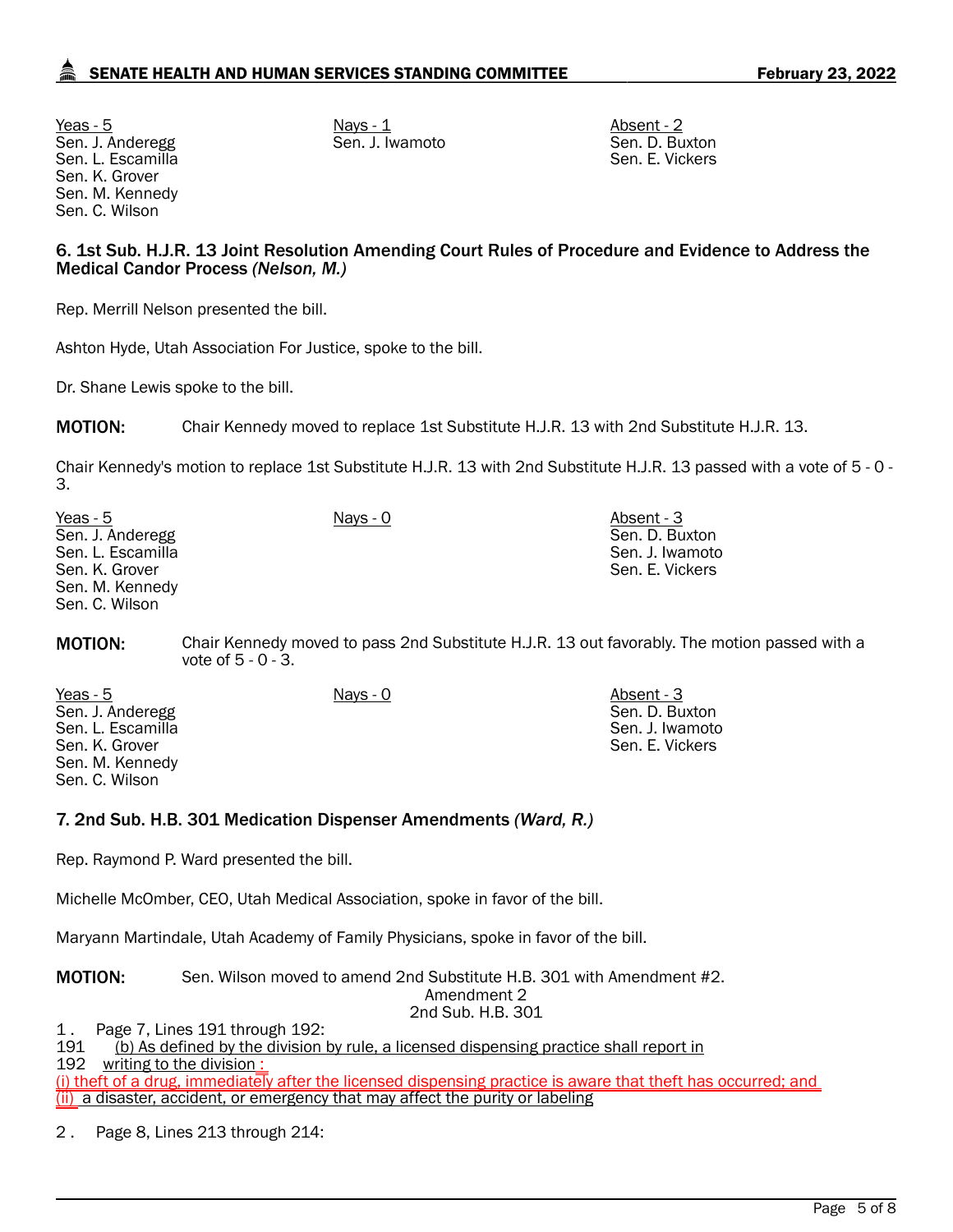### SENATE HEALTH AND HUMAN SERVICES STANDING COMMITTEE FEBRUARY 23, 2022

213 (c) storage; { and }<br>214 (d) supervision{ - }  $\frac{d}{dx}$  supervision $\left\{ -\right\}$ : (e) inventory control; and (f) patient counseling.

Sen. Wilson's motion to amend 2nd Substitute H.B. 301 with Amendment #2 passed with a vote of 5 - 0 - 3.

Yeas - 5 Nays - 0 Absent - 3 Sen. J. Anderegg Sen. L. Escamilla Sen. K. Grover Sen. M. Kennedy Sen. C. Wilson

Sen. D. Buxton Sen. J. Iwamoto Sen. E. Vickers

Sen. D. Buxton Sen. J. Iwamoto Sen. E. Vickers

MOTION: Sen. Wilson moved to pass 2nd Substitute H.B. 301 out favorably. The motion passed with a vote of  $5 - 0 - 3$ .

Yeas - 5 Nays - 0 Absent - 3 Sen. J. Anderegg Sen. L. Escamilla Sen. K. Grover Sen. M. Kennedy Sen. C. Wilson

### 8. 2nd Sub. H.B. 63 Covid-19 Vaccine Exemptions *(Burton, J.)*

Rep. Jefferson Burton presented the bill.

Victoria Dortzbach, registered nurse, spoke to the bill.

Gloria Vindas, Community Outreach Director, Parents United, spoke in favor of the bill.

Kelvin Cullimore, BioUtah, spoke in favor of the bill.

Jay Dorksback, spoke in favor of the bill.

**MOTION:** Sen. Anderegg moved to replace 2nd Substitute H.B. 63 with 3rd Substitute H.B. 63.

Sen. Anderegg's motion to replace 2nd Substitute H.B. 63 with 3rd Substitute H.B. 63 passed with a vote of 6 - 0 - 2.

| Yeas - 6          | Nays - 0 | Absent - 2      |
|-------------------|----------|-----------------|
| Sen. J. Anderegg  |          | Sen. D. Buxton  |
| Sen. L. Escamilla |          | Sen. E. Vickers |
| Sen. K. Grover    |          |                 |
| Sen. J. Iwamoto   |          |                 |
| Sen. M. Kennedy   |          |                 |
| Sen. C. Wilson    |          |                 |

MOTION: Sen. Anderegg moved to pass 3rd Substitute H.B. 63 out favorably. The motion passed with a vote of 4 - 2 - 2.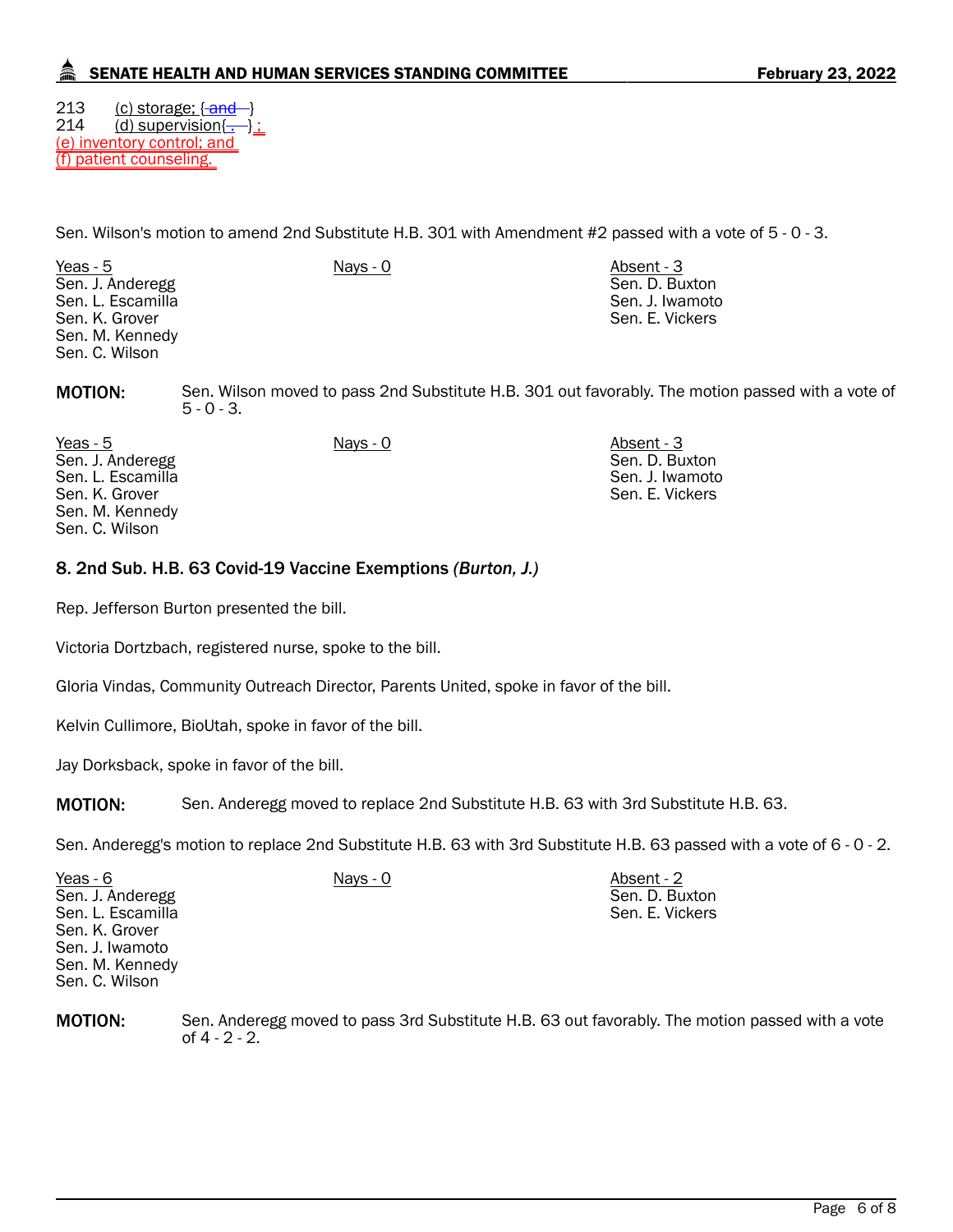<u>Yeas - 4</u> Absent - 2 Nays - 2 Absent - 2 Absent - 2 Absent - 2 Absent - 2 Absent - 2 Absent - 2 Absent - 2 Absent - 2 Absent - 2 Absent - 2 Absent - 2 Absent - 2 Absent - 2 Absent - 2 Absent - 2 Absent - 2 Absent - 2 Abse Sen. J. Anderegg Sen. K. Grover Sen. M. Kennedy Sen. C. Wilson

Sen. L. Escamilla Sen. J. Iwamoto

Sen. D. Buxton Sen. E. Vickers

#### 9. H.B. 318 Dental Provider Malpractice Amendments *(Teuscher, J.)*

#### [Informational handout 318](https://le.utah.gov/interim/2022/pdf/00001949.pdf)

Rep. Jordan D. Teuscher presented the bill with the assistance of Chris Rogers, Professional Insurance Exchange Mutual.

MOTION: Sen. Iwamoto moved to pass H.B. 318 out favorably. The motion passed with a vote of 6 - 0 - 2.

| Yeas - 6<br>Sen. J. Anderegg<br>Sen. L. Escamilla<br>Sen. K. Grover<br>Sen. J. Iwamoto<br>Sen. M. Kennedy<br>Sen. C. Wilson | $Nays - 0$    | Absent - 2<br>Sen. D. Buxton<br>Sen. E. Vickers                                                 |  |
|-----------------------------------------------------------------------------------------------------------------------------|---------------|-------------------------------------------------------------------------------------------------|--|
| <b>MOTION:</b>                                                                                                              | $6 - 0 - 2$ . | Chair Kennedy moved to place H.B. 318 on the Consent Calendar. The motion passed with a vote of |  |
| $\mathcal{L}$ $\mathcal{L}$                                                                                                 | $\mathbf{A}$  | $\mathbf{A}$                                                                                    |  |

Yeas - 6 Nays - 0 Absent - 2 Sen. J. Anderegg Sen. L. Escamilla Sen. K. Grover Sen. J. Iwamoto Sen. M. Kennedy Sen. C. Wilson Sen. D. Buxton Sen. E. Vickers

Rep. Jordan D. Teuscher agreed to place bill on consent calendar.

#### 10. S.B. 228 Health Information Sharing Act *(Anderegg, J.)*

Sen. Anderegg presented the bill.

Ashley Spatafore Mirabelli, Valley Emergency Communications, spoke to the bill.

Lyla Mahmoud, ACLU, spoke to the bill.

Nate Crippes, Disability Law Center, spoke to the bill.

MOTION: Chair Kennedy moved to pass S.B. 228 out favorably. The motion passed with a vote of 5 - 0 - 3.

| Yeas - 5          | Nays - 0 | Absent - 3      |
|-------------------|----------|-----------------|
| Sen. J. Anderegg  |          | Sen. D. Buxton  |
| Sen. L. Escamilla |          | Sen. K. Grover  |
| Sen. J. Iwamoto   |          | Sen. E. Vickers |
| Sen. M. Kennedy   |          |                 |
| Sen. C. Wilson    |          |                 |

**MOTION:** Sen. Wilson moved to adjourn. The motion passed with a vote of 5 - 0 - 3.